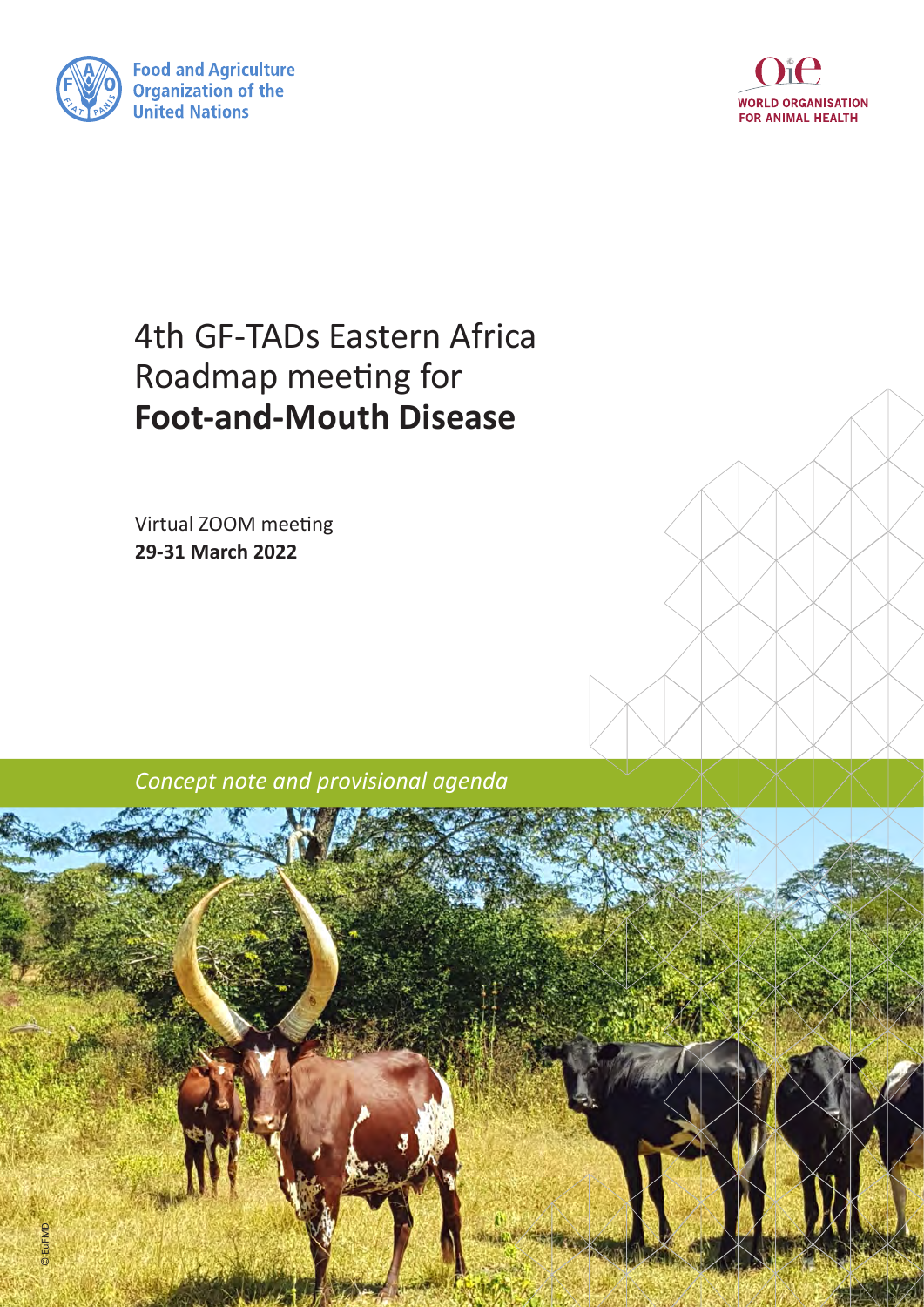#### **Concept note**

#### **BACKGROUND**

Foot-and-mouth disease (FMD) severely affects the productivity of livestock, disrupting regional and international trade in animals and animal products. The most significant impact of the disease in low and middle-income countries is losses in production, utility and income, which together affect livelihoods and impact food security and nutrition of farmers.

 In order to reduce the FMD burden, the Food and Agriculture Organization of the United Nations (FAO) and the World Organisation for Animal Health (OIE) developed a 15-year [Global FMD Control Strategy](http://www.fao.org/3/a-an390e.pdf) in 2012. Since the Global FMD Control Strategy was endorsed, several initiatives were identified to establish an enabling environment to make FMD control a feasible option. One of these initiatives is to encourage countries to progressively control FMD using the [Progressive Control Pathway for FMD](http://www.fao.org/3/CA1331EN/ca1331en.pdf) (PCP-FMD) at country level, with control efforts coordinated at regional level. Around 80 countries in the world are currently engaged, at various levels (updated map [here\)](http://www.gf-tads.org/fmd/progress-on-fmd-control-strategy/en/), in the implementation of the PCP-FMD to reduce or eliminate FMD virus (FMDV) circulation. For effective implementation of the Global FMD Control Strategy and to address some of the anticipated challenges, regional FMD roadmap platforms have been successfully established to assess progress in FMD control.

 As of February 2022 in the Eastern Africa Roadmap region, one country is in PCP-FMD Stage 0 (Burundi), four countries are in PCP-FMD Stage 1 (Eritrea, Ethiopia, Somalia and South Sudan) one country is in provisional PCP-FMD Stage 2 (Sudan), three countries are in PCP-FMD Stage 2 (Kenya, Rwanda, Uganda), while one country (Djibouti) has not been recently assessed.

 Foot-and-mouth disease roadmap meetings are organized under the umbrella of the FAO/OIE Global Framework for the Progressive Control of Transboundary Animal Diseases [\(GF-TADs\)](http://www.gf-tads.org/fmd/fmd/en/), by its FMD Working Group, with the technical support from the European Commission for the control of FMD [\(EuFMD\)](http://www.fao.org/eufmd/what-we-do/pillar-3/component-31/en/). Participants include Chief Veterinary Officers (CVOs)/OIE Delegates and national laboratory, epidemiology and PCP-FMD focal points (experts) engaged in FMD control programmes, FAO regional and national representatives, OIE Regional and Sub-Regional representatives, representatives from regional bodies and from the OIE/FAO Reference Laboratory [Network](https://www.foot-and-mouth.org/) for FMD.

 To date, **three FMD roadmap meetings for the Eastern Africa region have been held** (in 2012, 2014, and 2018). During the most recent roadmap meeting (final report available [here\)](https://www.fao.org/3/CA1479EN/ca1479en.pdf), 9 countries belonging to the East Africa Roadmap region attended, as well as additional Eastern African countries assessed through the Southern African Development Community (SADC) Roadmap. In 2018, a Regional Advisory Group for East Africa was elected consisting of CVOs/OIE Delegates (or their representatives) of Uganda (Chair), Republic of Sudan, and Kenya and coordinators of the Eastern Africa Regional Animal Health Networks (RAHN) for epidemiology and laboratory (Ethiopia and Kenya respectively).

 The Eastern Africa roadmap region belongs to the FMDV Pool 4 (map [here\)](https://www.foot-and-mouth.org/#fmdv-pools). Foot-andmouth disease is endemic in all continental countries of East Africa with five different FMDV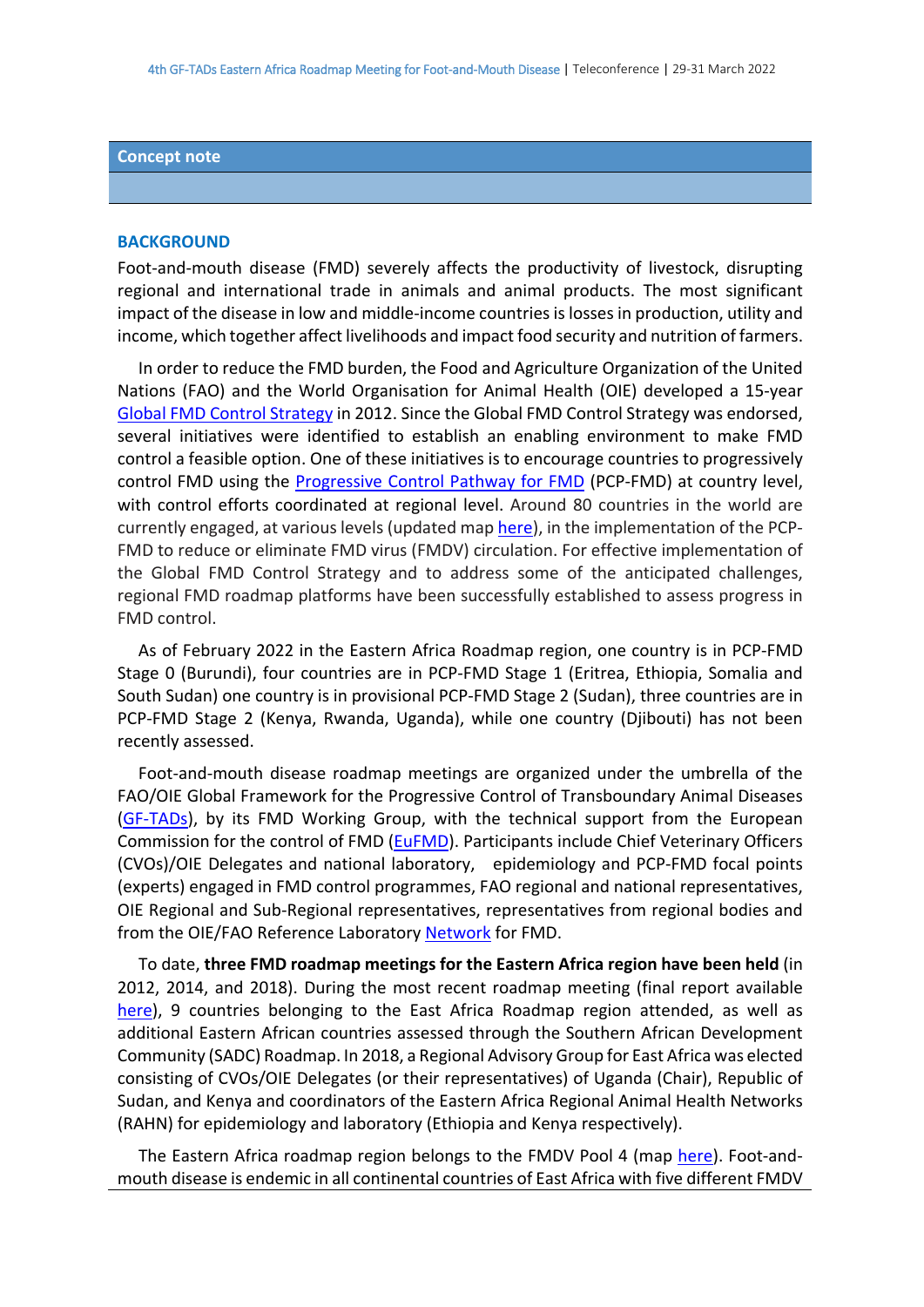serotypes circulating in the region (O, A, SAT 1, SAT 2 and SAT 3). Within these serotypes, the distribution of lineages is evolving with new patterns and antigenic variants, which impacts the selection of vaccine strains and calls for information sharing on surveillance and control efforts at regional level. In particular, strains within the O/EA-2 lineage have drawn attention; genomic data from 2017 showed that these strains are moving on two fronts: 1) from mainland East Africa to Comoros (FMD outbreak reported in March 2019, with strains closely related to Tanzanian ones), and 2) from mainland East Africa to Southern Africa (Zambia, Namibia and Malawi) where it currently causes major economic impact.

The current global restrictions related to the SARS-CoV-2 pandemic are challenging conventional approaches for the organization of international events including regional FMD roadmap meetings. The GF-TADs FMD Working Group is therefore proposing a virtual format for the 4<sup>th</sup> Eastern Africa roadmap meeting.

#### **OBJECTIVES**

#### **The meeting objectives are:**

- 1. Share and review information about changes in risks related to FMDV circulation within the regional ecosystem to support recommendations for the implementation of successful control measures including vaccination strategies;
- 2. Strengthen the understanding of the PCP-FMD principles, and facilitate the application of the PCP-FMD Toolkit including the PCP-FMD [Self-Assessment Tool](https://www.eufmd.info/sat-pcp-fmd) (SAT) and the PCP-FMD Support Officers (PSO) system to assist and guide countries in the development, submission, implementation and monitoring of national strategies;
- 3. Review implementation of recommendations of  $3<sup>rd</sup>$  Eastern Africa Roadmap meeting (3-5 July 2018) and 11<sup>th</sup> Eastern Africa RAHN (16-17 November 2021);
- 4. Assess and map the progress on FMD control of Eastern African countries by reviewing the outcomes of the ongoing FMD control activities at national levels (outputs of the SAT);
- 5. Update the membership of the FMD Regional Advisory Group (RAG) to monitor and follow-up the regional FMD roadmap recommendations;
- 6. Strengthen the regional epidemiology and laboratory networks for Eastern Africa;
- 7. Update the Roadmap for FMD control in East Africa, using the principles of the PCP-FMD;
- 8. Encourage discussions to identify regional priorities and key support needed by countries from development partners to control FMD and to strengthen their surveillance systems and laboratory capacity.

#### **EXPECTED OUTCOMES**

#### **The expected outcomes of the meeting are:**

• Country representatives are updated and familiarized with the current regional FMD situation, viral circulation, key cross border activities, and risk related to livestock mobility (objective 1);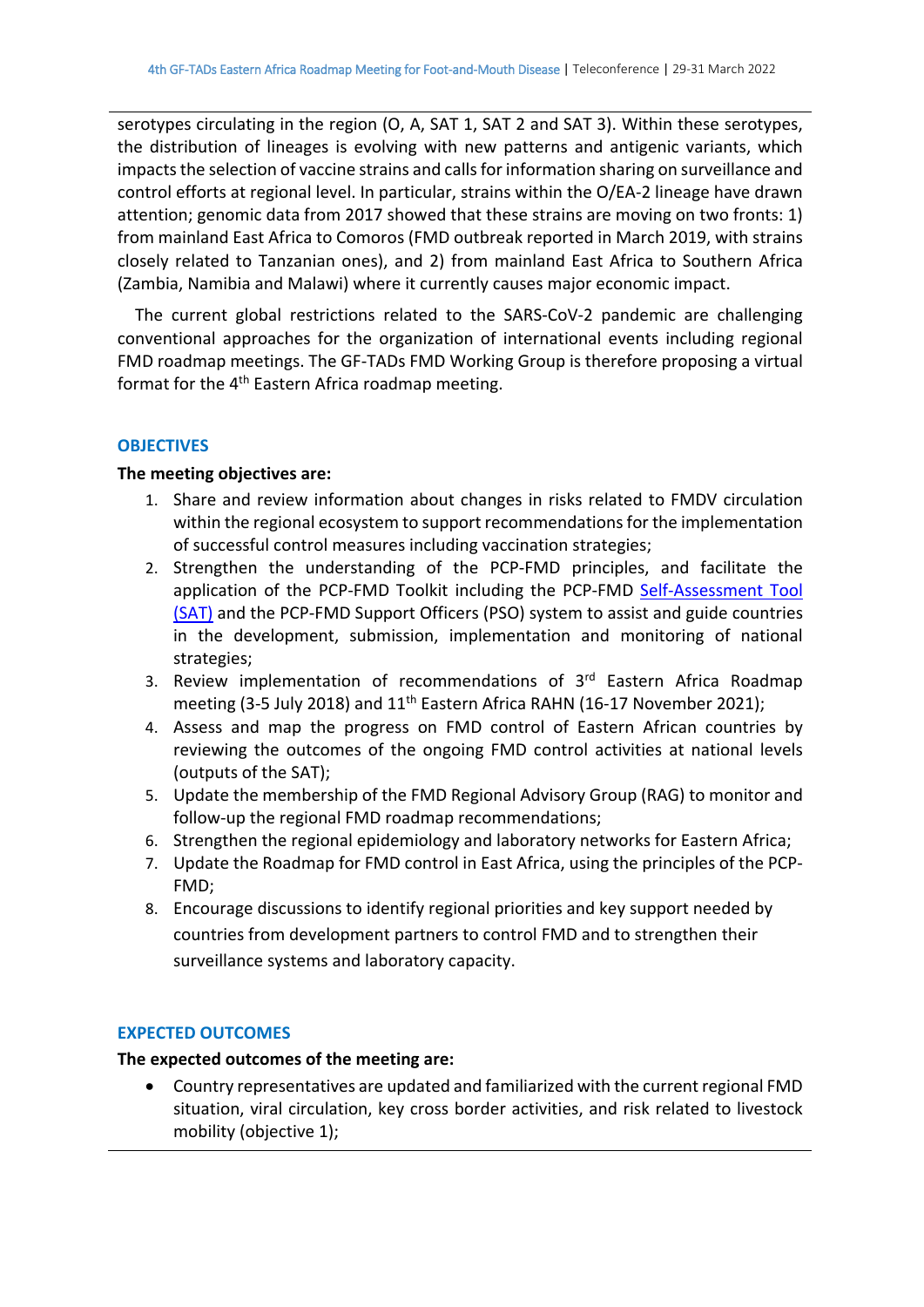- The latest updates and revisions of the PCP-FMD Toolkit (including PCP-FMD guidelines, vaccines and post-vaccination monitoring guidelines), supporting mechanisms for PCP-FMD progression towards OIE status (such as the PSO system) are clear and familiar to the countries (objective 2);
- Information on the use of appropriate vaccines according to the most updated virological surveillance data, and the implementation of appropriate vaccination strategies are shared and recommendations are provided (objectives 1 and 4);
- Membership of the FMD Regional Advisory Group for Eastern Africa is updated for 2022-2025 (objective 5);
- The East Africa Epidemiology and Laboratory networks are strengthened (objective 6);
- The roadmap for FMD control is updated until 2027 for all Member countries in Eastern Africa Roadmap region (objective 7)
- A final report will be made available to the audience by the GF-TADs FMD Working Group (objective 1, 4, 7 and 8).

## **PARTICIPATING COUNTRIES (12) (in alphabetical order):**

Burundi, Democratic Republic of Congo, Djibouti, Eritrea, Ethiopia, Kenya, Republic of Sudan, Rwanda, Somalia, South Sudan, Tanzania and Uganda.

#### **The expected participants** will include:

- Chief Veterinary Officers/OIE Delegates of the Eastern African countries, three national points of contact (laboratory, epidemiology and PCP-FMD) engaged in FMD control programmes;
- Chief Veterinary Officers/OIE Delegates of two Eastern African countries assessed through the SADC roadmap;
- Coordinators of the Eastern Africa Regional Animal Health Networks for Epidemiology and Laboratory;
- GF-TADs FMD Working Group;
- GF-TADs Global Secretariat and Regional Steering Committee for Africa;
- PCP-FMD Support Officers;
- FAO sub-regional officers for Eastern Africa (SFE);
- OIE sub-regional representatives for Eastern Africa (SRR EA);
- Designated expert from the World Reference Laboratory for FMD, The Pirbright Institute, UK;
- Designated expert from the European Union Reference Laboratory for FMD, Agence nationale de sécurité sanitaire de l'alimentation, de l'environnement et du travail (ANSES), France;
- Designated Expert, OIE Reference Laboratory for FMD, Botswana Vaccine Institute (BVI), Botswana;
- Designated Expert, OIE Reference Laboratory for FMD, Agricultural Research Council-Onderstepoort Veterinary Research (ARC-OVI), South Africa;
- Designated expert from the FAO Regional Support Lab, National Animal Health Diagnosis and Investigation Center (NAHDIC), Ethiopia;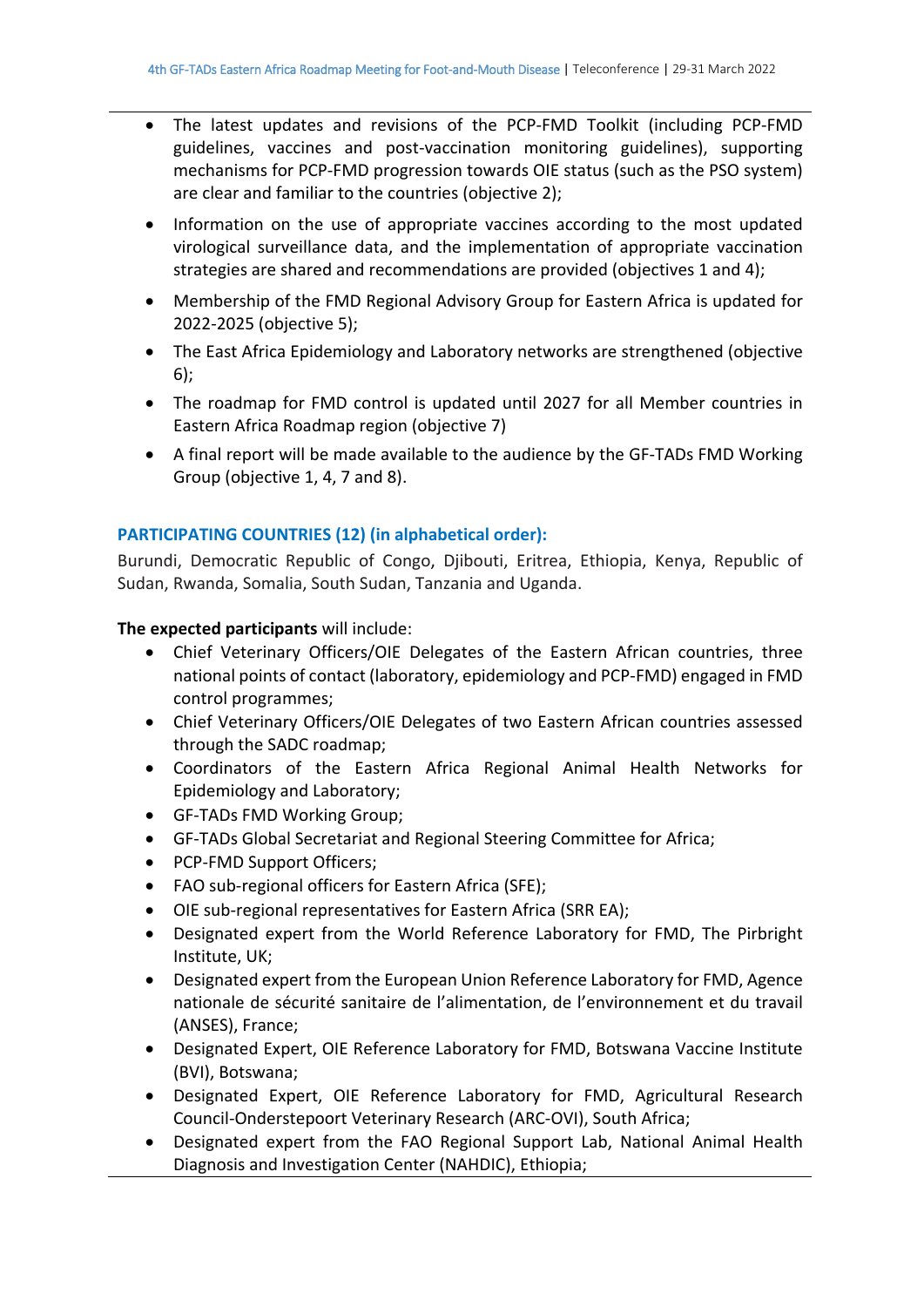- Director Pan African Veterinary Vaccine Center of African Union (AU-PANVAC), IE Collaborating Centre, Ethiopia;
- Director, African Union, Inter-African Bureau for Animal Resources (AU-IBAR), Kenya;
- Director, IGAD Centre for Pastoral Areas and Livestock Development, (IGAD), Kenya;
- Team leader Herd Health, International Livestock Research Institute (ILRI);
- Representative from the East African Community (EAC) Secretariat;
- DTRA Africa Project Lead, US Embassy, Nairobi, Kenya;
- Representative from the European Commission, DG-SANTE, Belgium;
- FMD Project Team Leader, Global Alliance for Livestock Veterinary Medicines (GALVmed);
- Representative from the private sector.

#### **FORMAT AND LOGISTICS**

The meeting will be held under the GF-TADs umbrella, in virtual format with the operational support of the FAO Virtual Learning Centre Eastern Africa (VLC-EA), and the technical and operational support from European Commission for the control of FMD (EuFMD).

#### *Preparatory phase (up to the 25th of March 2022):*

During this phase, the following activities should be completed:

- 1. Provide template and obtain recording of country presentation;
- 2. Complete the FMD vaccination questionnaire ;
- 3. Complete the PCP-FMD Self-Assessment Tool [\(here\)](https://www.eufmd.info/sat-pcp-fmd).

The documents can be retrieved on the meeting page on the VLC-EA platform [\(here\)](https://virtual-learning-center.fao.org/course/view.php?id=27).

### *Virtual meeting (from the 29th to the 31st of March 2022):*

The meeting will be held virtually, over three consecutive days, using the Zoom platform. During the first three days of the meeting, two separate closed sessions will be held to conduct country meetings to review country PCP-FMD Stage (based on SAT results, FMD vaccination questionnaires and information included in country presentations regarding FMD surveillance and control).

**Language:** English with simultaneous French interpretation.

#### **Contact persons:**

Etienne Chevanne **[Etienne.Chevanne@fao.org](mailto:Etienne.Chevanne@fao.org)**; Tiziano Federici **[Tiziano.Federici@fao.org](mailto:Tiziano.Federici@fao.org)** and Gerald Mucheru **[Gerald.Mucheru@fao.org](mailto:Gerald.Mucheru@fao.org)**.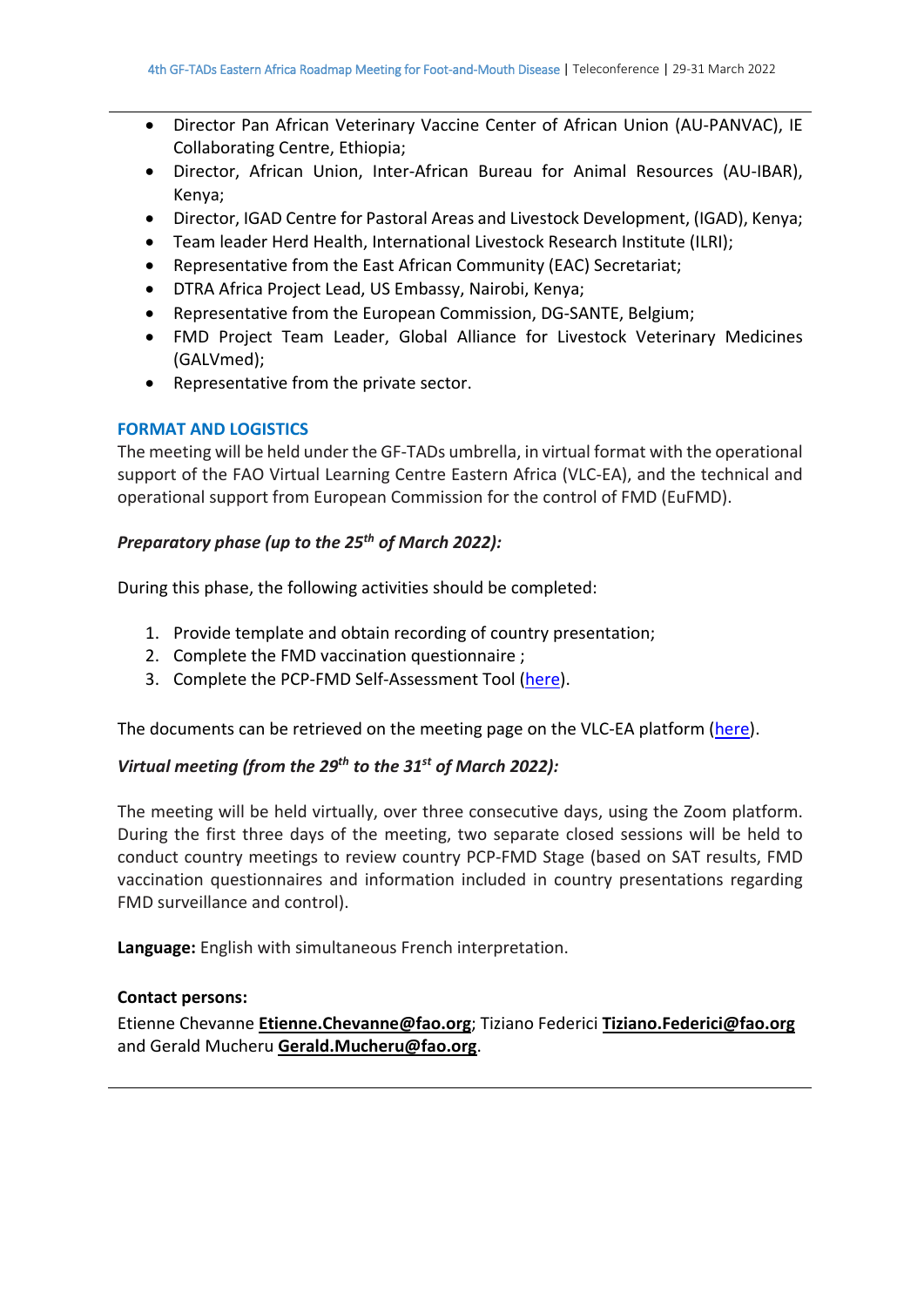| DAY <sub>1</sub> | Tuesday 29 March 2022                                                                                                                                                  |                                                                                                                                     |
|------------------|------------------------------------------------------------------------------------------------------------------------------------------------------------------------|-------------------------------------------------------------------------------------------------------------------------------------|
| <b>Time EAT</b>  | <b>Topics</b>                                                                                                                                                          | <b>Speakers</b>                                                                                                                     |
|                  | <b>Session 1- Opening and Meeting Agenda</b>                                                                                                                           |                                                                                                                                     |
| $10:30 - 10:55$  | Official opening                                                                                                                                                       | $-FMD-WG$                                                                                                                           |
|                  |                                                                                                                                                                        | -David Phiri, Sub-regional<br>coordinator (FAO SFE)                                                                                 |
|                  |                                                                                                                                                                        | -Samuel Wakhusama (OIE SR<br>Representative for EA)                                                                                 |
|                  |                                                                                                                                                                        | Nick Nwankpa (Director AU-<br>IBAR/Director PANVAC and<br>Chair of the Regional Steering<br>Committee of the GF-TADs<br>for Africa) |
|                  |                                                                                                                                                                        | - Ameha Sebsibe (IGAD<br>ICPALD)                                                                                                    |
|                  |                                                                                                                                                                        | -David Balikowa (EAC<br>Secretariat)                                                                                                |
| $10:55 - 11:00$  | Objectives and adoption of the meeting agenda                                                                                                                          | -Neo Mapitse (OIE), FMD WG<br>Co-chair                                                                                              |
|                  | Session 2 - Update the membership of the elected FMD<br><b>Regional Advisory Group (RAG) for East Africa</b><br>(Meeting objective 5)                                  | Chair. CVO Uganda, current<br><b>RAG Chair</b>                                                                                      |
| $11:00 - 11:10$  | Short introduction on the RAG (Terms of Reference, role and<br>responsibility)                                                                                         | Madhur Dhingra (FAO),<br>FMD-WG member                                                                                              |
| $11:10 - 11:20$  | Call for nominations for the RAG                                                                                                                                       | Neo Mapitse (OIE),<br>FMD-WG Co-chair                                                                                               |
|                  | Session 3 - FMD virus situation at global and regional levels<br>and implications (Meeting objective 2)                                                                | Chair. CVO Kenya, current<br>RAG member                                                                                             |
| $11:20 - 11:45$  | Overview of global and regional FMD situation and vaccines<br>recommendations                                                                                          | Donald King (WRLFMD)                                                                                                                |
| $11:45 - 12:00$  | Implementation of the recommendations since the 3rd EA<br>roadmap meeting (2018) and alignment with<br>recommendations from EA RAHN annual meeting in November<br>2021 | CVO Uganda, Current RAG<br>Chair                                                                                                    |
| $12:00 - 12:20$  | Q&A moderated session with all participants                                                                                                                            | All participants                                                                                                                    |
|                  | Session 2 (continue)- Update the membership of the elected<br><b>FMD Regional Advisory Group (RAG) for East Africa</b>                                                 |                                                                                                                                     |
|                  | (Meeting objective 5)                                                                                                                                                  |                                                                                                                                     |
| $12:20 - 12:30$  | <b>Rules of RAG Election</b>                                                                                                                                           | Neo Mapitse (OIE),<br>FMD-WG Co-chair                                                                                               |
| $12:30 - 12:40$  | RAG election - CVOs - (2022-2025)                                                                                                                                      | Country CVOs (only), FMD-<br>WG members, FAO and OIE<br>regional representatives                                                    |
| $12:40 - 12:50$  | Internal discussions among RAG (3 CVOs) newly elected<br>members to nominate the RAG Chair                                                                             | Newly elected RAG members,<br>FMD-WG members, FAO and<br>OIE regional representatives                                               |
| $12:50 - 14:00$  | Lunch                                                                                                                                                                  |                                                                                                                                     |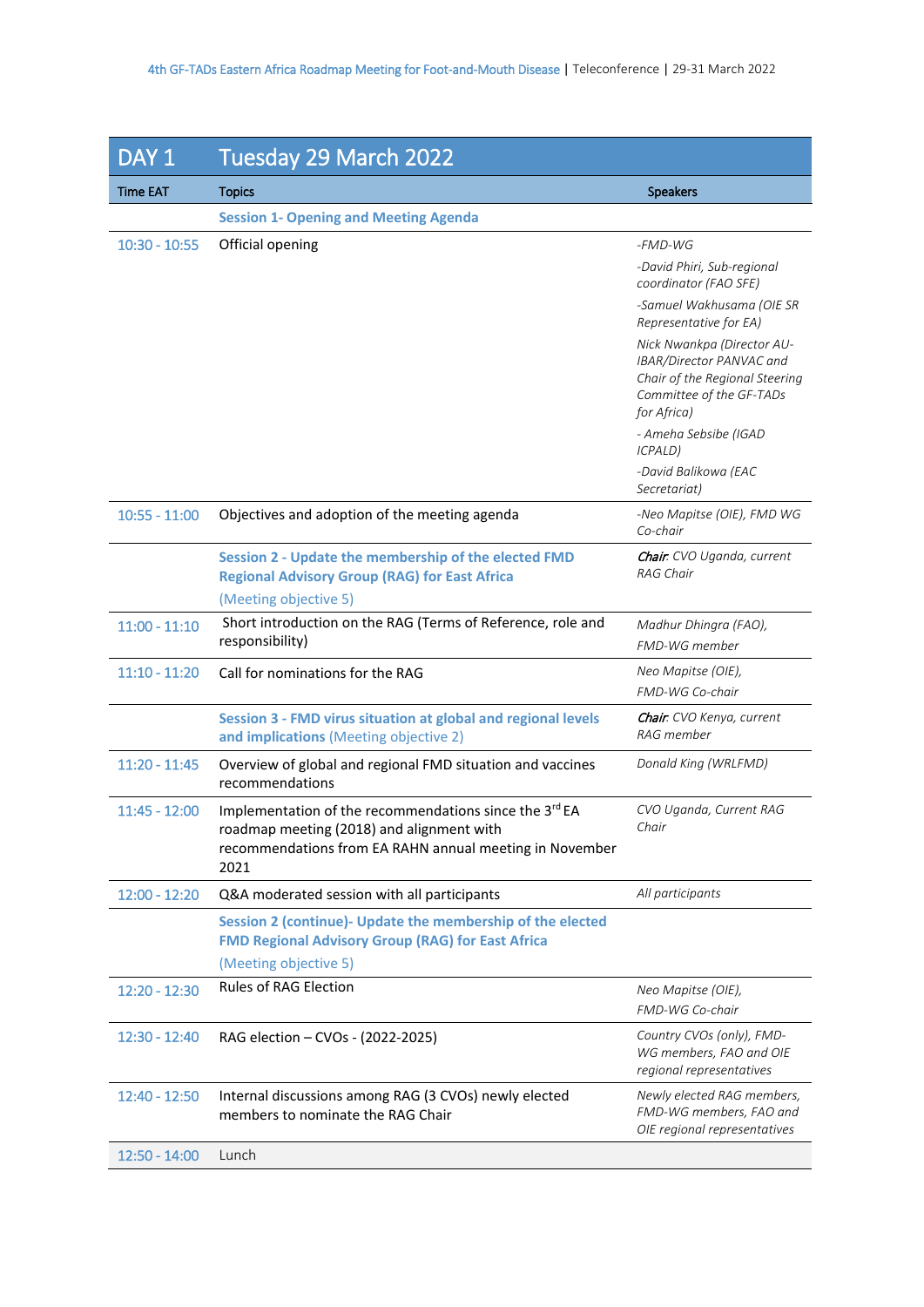|                 | <b>Session 4 - Country reports on FMD situation and control</b><br>(Meeting objective 4)                                                                                                                       | <b>Chair</b> : CVO Sudan, previous<br>RAG member |  |
|-----------------|----------------------------------------------------------------------------------------------------------------------------------------------------------------------------------------------------------------|--------------------------------------------------|--|
| $14:00 - 15:00$ | Recorded or live presentation (10 min per country) followed by<br>Q&A (20 min)                                                                                                                                 | Country CVOs and experts                         |  |
|                 | Burundi                                                                                                                                                                                                        |                                                  |  |
|                 | Djibouti                                                                                                                                                                                                       |                                                  |  |
|                 | Ethiopia                                                                                                                                                                                                       |                                                  |  |
|                 | Somalia                                                                                                                                                                                                        |                                                  |  |
|                 | Session 4 (continue) - Country reports on FMD situation and<br>control (Meeting objective 4)                                                                                                                   | <b>Chair:</b> New RAG Chair                      |  |
| $15:00 - 15:30$ | Recorded or live presentation (10 min per country)<br>The Democratic Republic of Congo<br>Tanzania                                                                                                             | Country CVOs and experts                         |  |
|                 | Discussions on regional FMD situation with all participants (10<br>min)                                                                                                                                        | Moderator: Patrick<br>Bastiaensen (OIE SRR EA)   |  |
|                 | <b>END OF PLENARY SESSION DAY 1</b>                                                                                                                                                                            |                                                  |  |
| $16:00 - 17:00$ | Session 4 (continue) - (Meeting objective 3)                                                                                                                                                                   | Panelists, CVOs and national                     |  |
|                 | <b>Closed sessions</b>                                                                                                                                                                                         | experts                                          |  |
|                 | Meeting with countries to (i) review their FMD situation,<br>control activities and PCP-FMD stage (based on the self-<br>assessment tool, presentation outcomes and control plan); (ii)<br>discuss way-forward |                                                  |  |
|                 | <b>END OF DAY 1</b>                                                                                                                                                                                            |                                                  |  |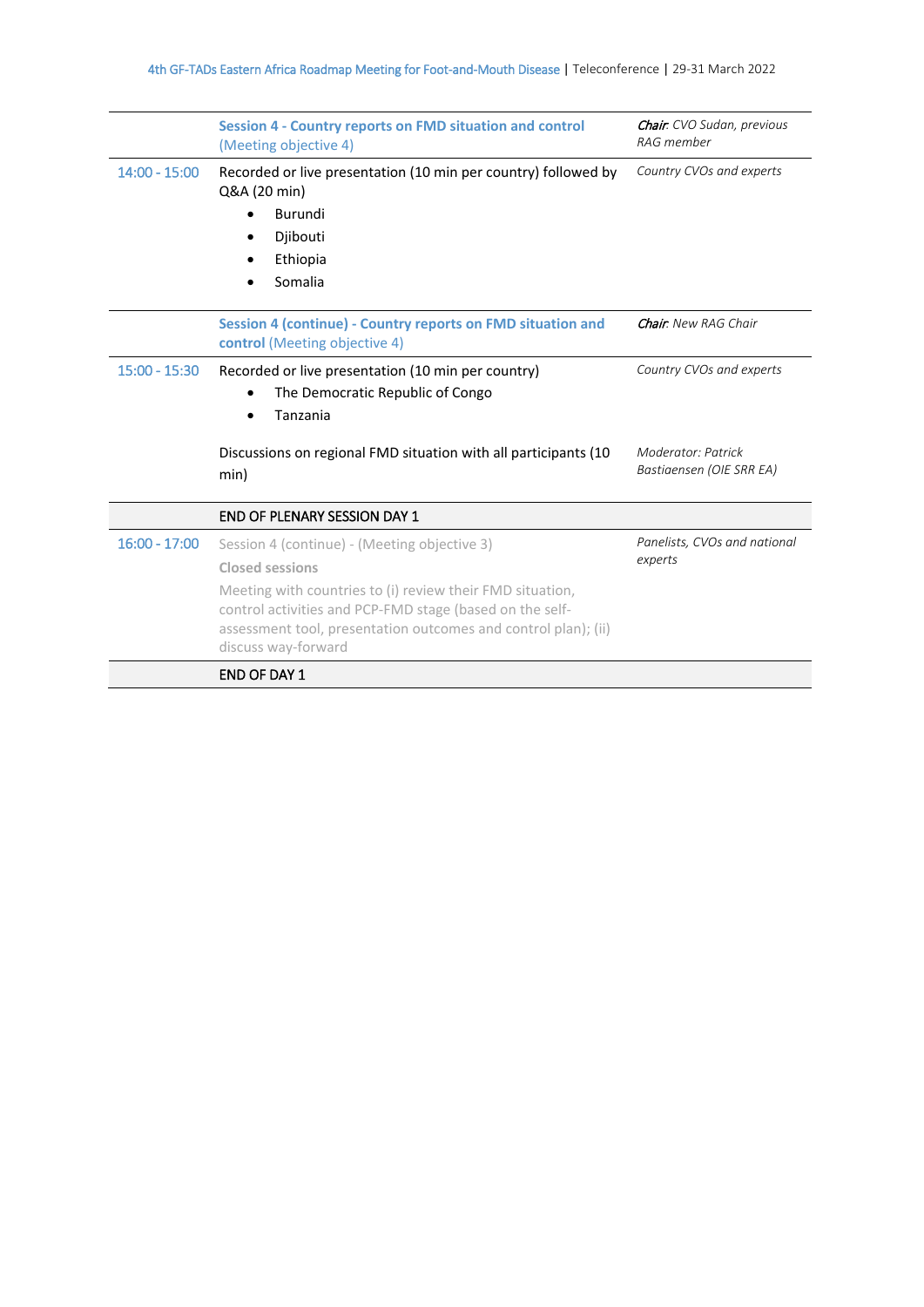| DAY <sub>2</sub> | <b>Wednesday 30 March 2022</b>                                                                                                                                                                                                                                                           |                                                                                                                                                          |
|------------------|------------------------------------------------------------------------------------------------------------------------------------------------------------------------------------------------------------------------------------------------------------------------------------------|----------------------------------------------------------------------------------------------------------------------------------------------------------|
| <b>Time EAT</b>  | <b>Topics</b>                                                                                                                                                                                                                                                                            | <b>Speakers</b>                                                                                                                                          |
| $10:00 - 10:10$  | Recap of day 1 and presentation of the agenda for day 2                                                                                                                                                                                                                                  | Ricarda Mondry (FAO SFE)                                                                                                                                 |
|                  | <b>Session 5 - Support for the development and implementation</b><br>of national FMD control strategies (Meeting objective 1)                                                                                                                                                            | <b>Chair</b> : CVO, new RAG Chair                                                                                                                        |
| $10:10 - 10:30$  | PCP-FMD Toolkit and supporting mechanisms for support and<br>PCP-FMD progression of countries                                                                                                                                                                                            | Muhammad Javed Arshed<br>(FAO) FMD-WG member                                                                                                             |
| $10:30 - 10:40$  | Q&A with all participants                                                                                                                                                                                                                                                                | All participants                                                                                                                                         |
|                  | <b>Session 4 - Country reports on FMD situation and control</b><br>(Meeting objective 4)                                                                                                                                                                                                 | Chair: CVO, new RAG<br>member                                                                                                                            |
| $10:40 - 11:30$  | Recorded or live presentation (10 min per country) followed by<br>Q&A (20 min)<br>Rwanda<br>$\bullet$<br>Uganda<br>Rep. Of Sudan                                                                                                                                                         | Country CVOs and experts                                                                                                                                 |
| $11:30 - 11:50$  | Coffee Break                                                                                                                                                                                                                                                                             |                                                                                                                                                          |
|                  | <b>Session 4 - Country reports on FMD situation and control</b><br>(Meeting objective 4)                                                                                                                                                                                                 | Chair: CVO, new RAG<br>member                                                                                                                            |
| $11:50 - 12:40$  | Recorded or live presentation (10 min per country) followed by<br>Q&A (20 min)<br>Kenya<br>South Sudan<br>Eritrea                                                                                                                                                                        | Country CVOs and experts                                                                                                                                 |
|                  | <b>Session 6 - Vaccines and vaccination programs (Meeting</b><br>objective 2)                                                                                                                                                                                                            | <b>Chair</b> : EAREN coordinator                                                                                                                         |
| $12:40 - 13:00$  | Vaccination and post-vaccination monitoring and evaluation of<br>vaccination programmes                                                                                                                                                                                                  | Susan Kerfua (National<br>Livestock Resources Research<br>Institute, National<br>Agricultural Research<br>Organisation, Uganda) &<br>David Paton (EuFMD) |
| $13:00 - 13:10$  | Update on the FMD vaccines project in East Africa                                                                                                                                                                                                                                        | Nina Henning and Jef<br>Hammond (GALVmed)                                                                                                                |
| $13:10 - 13:20$  | Results of the FMD vaccination survey                                                                                                                                                                                                                                                    | Muhammad Javed Arshed<br>(FAO), FMD-WG member                                                                                                            |
| $13:20 - 13:40$  | Q&A moderated session with all participants                                                                                                                                                                                                                                              | All participants                                                                                                                                         |
|                  | <b>END OF PLENARY SESSION DAY 2</b>                                                                                                                                                                                                                                                      |                                                                                                                                                          |
| $14:30 - 16:00$  | Session 4 (continue) - (Meeting objective 3)<br><b>Closed sessions</b><br>Meeting with countries to (i) review their FMD situation,<br>control activities and PCP-FMD stage (based on the self-<br>assessment tool, presentation outcomes and control plan); (ii)<br>discuss way-forward | Panelists, CVOs and national<br>experts                                                                                                                  |
|                  | <b>END OF DAY 2</b>                                                                                                                                                                                                                                                                      |                                                                                                                                                          |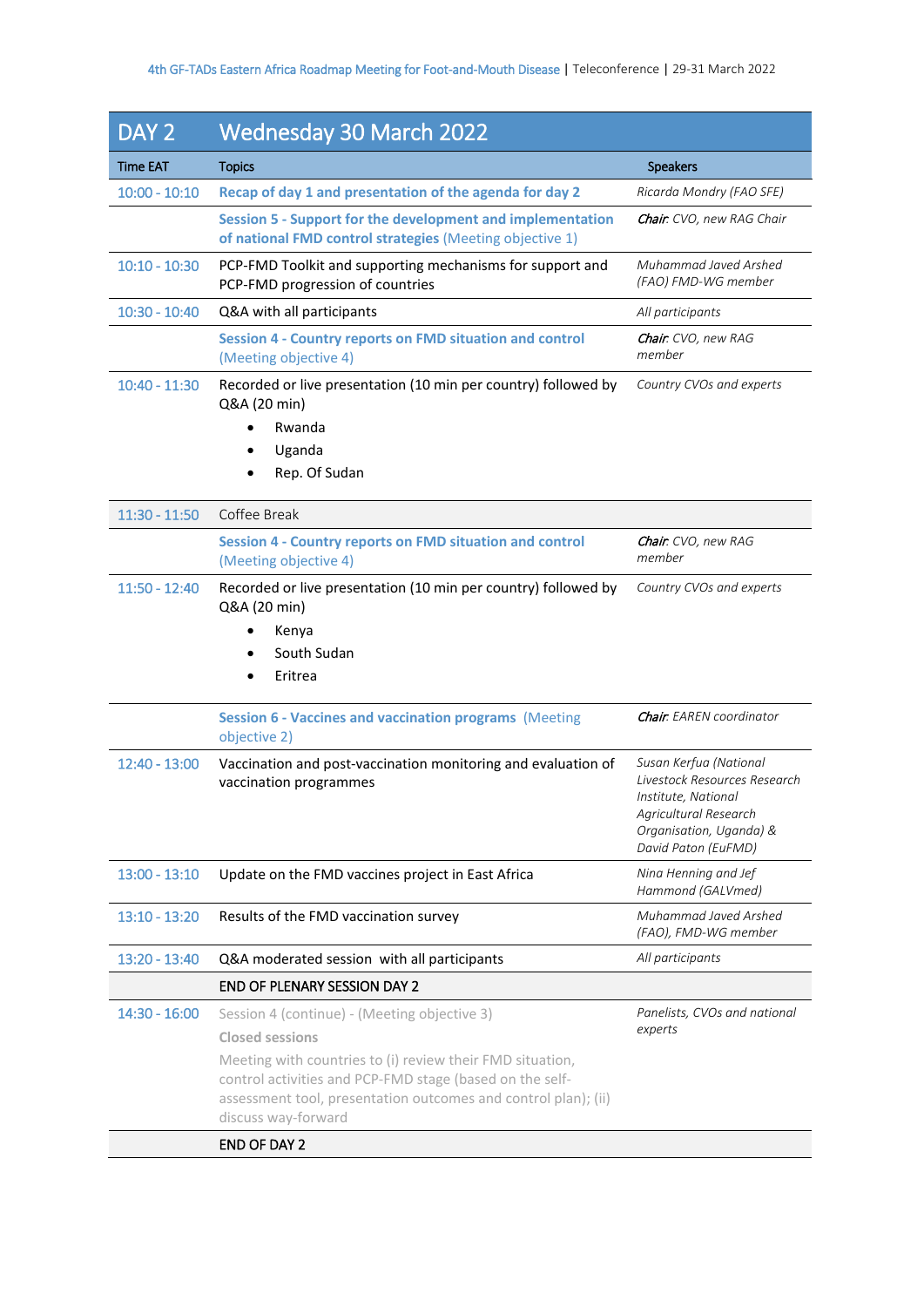| DAY <sub>3</sub> | Thursday 31 March 2022                                                                                           |                                                    |
|------------------|------------------------------------------------------------------------------------------------------------------|----------------------------------------------------|
| <b>Time EAT</b>  | <b>Topics</b>                                                                                                    | <b>Speakers</b>                                    |
| $11:00 - 12:30$  | Session 8- Closed meeting RAG - to discuss the roadmap update<br>-country meetings - and meeting recommendations | New RAG, Panelists including<br>the GF-TADS FMD WG |
| $13:30 - 13:40$  | Recap of day 2 and presentation of the agenda for day 3                                                          | Samuel Wakhusama (OIE SRR<br>EA)                   |
|                  | Session 7 - Roadmap Update (Meeting objective 7)                                                                 | <b>Chair</b> : David Balikowa, EAC<br>Secretariat  |
| $13:40 - 14:00$  | Presentation of roadmap based on the RAG assessment                                                              | Muhammad Javed Arshed<br>(FAO) FMD-WG member       |
|                  | <b>Session 8 - Roadmap Conclusion</b> (Meeting objective 8)                                                      | <b>Chair</b> : Ameha Sebsibe (IGAD<br>ICPALD)      |
| $14:00 - 14:30$  | Recommendations and discussions                                                                                  | New RAG Chair                                      |
| $14:30 - 15:00$  | Conclusions and closing remarks                                                                                  | FAO & OIE Representatives                          |
|                  |                                                                                                                  | GF-TADs FMD Working Group                          |
|                  | END OF DAY 3 AND OF THE MEETING                                                                                  |                                                    |

# Closed Session: Panels composition and meeting schedule

# (Meeting with each country to discuss the FMD situation, PCP-FMD and way forward)

| Panel 1                     | Panel 2                    |
|-----------------------------|----------------------------|
| Neo Mapitse (OIE)           | Melissa McLaws (FAO)       |
| Muhammad Javed Arshed (FAO) | Mohamed Sirdar (OIE)       |
| Bolortuya Purevsuren (OIE)  | Madhur Dhingra (FAO)       |
| Fredrick Kivaria (FAO)      | Patrick Bastiensen (OIE)   |
| David Paton (EuFMD)         | Charles Bebay (FAO)        |
| Wilmot Chikurunhe (EuFMD) * | Kees Van Maanen (EuFMD)    |
|                             | Etienne Chevanne (EuFMD) * |

 *\*rapporteurs* 

#### Day 1 (time in EAT, UTC+3)

|                          | Panel 1 (EAT)    |   | Panel 2 (EAT)    |
|--------------------------|------------------|---|------------------|
|                          | Ethiopia (16:00) | ٠ | Burundi (16:00)  |
|                          | Somalia (16:30)  | ٠ | Djibouti (16:30) |
| Interpretation available |                  |   |                  |
|                          | N/A              |   | En. Fr           |

#### Day 2 (time in EAT, UTC+3)

| Panel 1 (EAT)            |   | Panel 2 (EAT)         |
|--------------------------|---|-----------------------|
| Uganda (14:30)           | ٠ | Rwanda (14:30)        |
| Kenya (15:00)            | ٠ | South Sudan (15:00)   |
| Eritrea (15:30)          | ٠ | Rep. of Sudan (15:30) |
| Interpretation available |   |                       |
| N/A                      | ٠ | N/A                   |